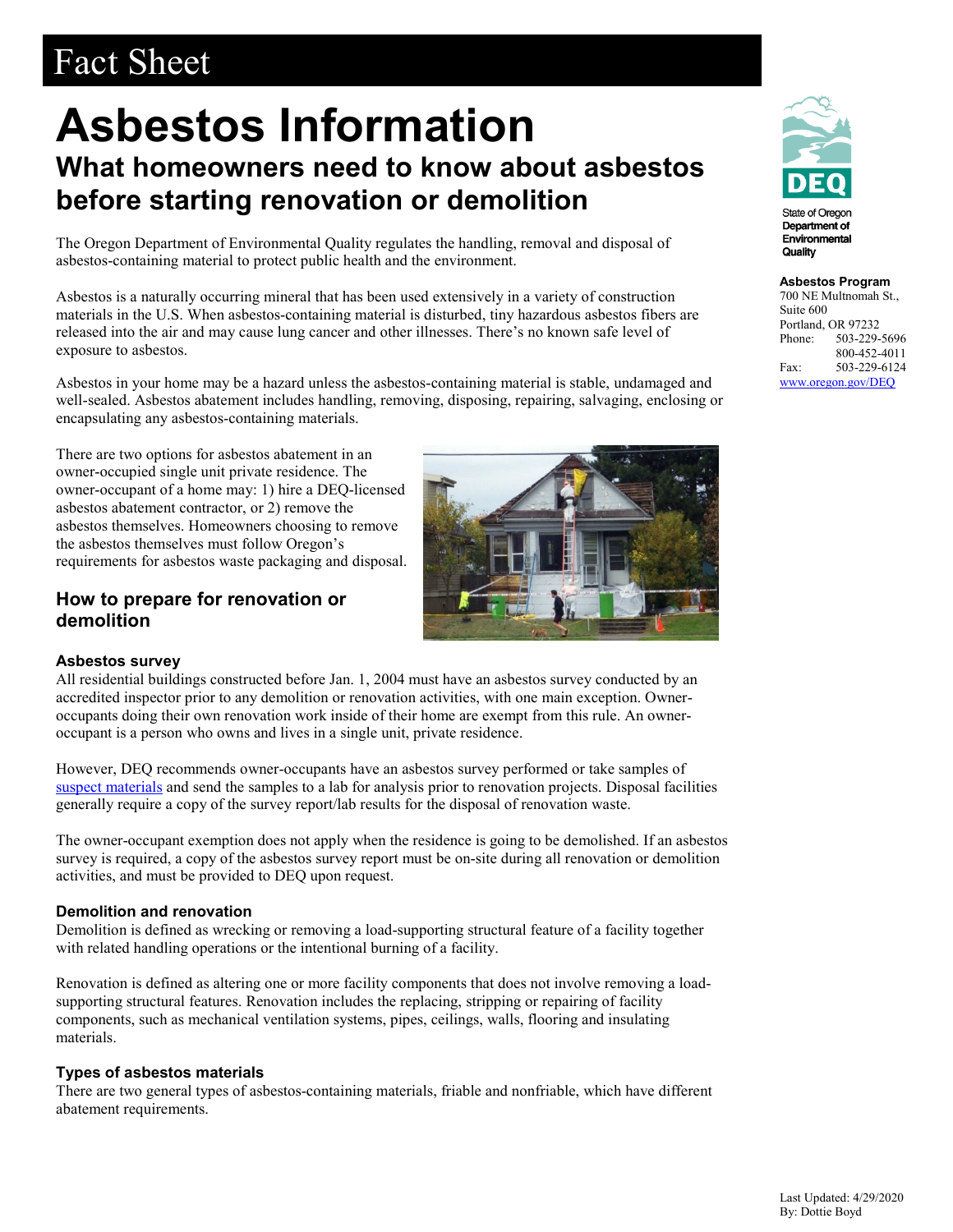**Friable** asbestos-containing materials are easily crushed, crumbled or pulverized. Examples of friable materials include sheet vinyl flooring, insulation on pipes, ductwork and boilers, fireproofing, ceiling and wall texture, ceiling panels and soundproofing materials.

#### **Eligible to perform friable abatement:**

- DEQ licensed asbestos abatement contractors.
- Owner-occupants of a single unit private residence (for projects in the interior of the house only)

**Nonfriable** asbestos-containing materials have a binder that holds the asbestos fibers within a solid matrix so asbestos fibers will not easily release unless mishandled or damaged. Examples of nonfriable materials include vinyl floor tile, black mastic, cement water pipe, and cement siding, roofing or paneling.

#### **Eligible to perform nonfriable abatement:**

- DEQ licensed asbestos abatement contractors
- Home, business, and property owners
- Construction Contractors Board licensed contractors

#### **Hiring a contractor**

If a homeowner decides to hire a contractor, it is important to ensure the contractor has the required credentials.

Only a DEQ-licensed asbestos abatement contractor may perform projects with friable materials. A list of DEQ licensed asbestos abatement contractors is available at: [https://go.usa.gov/xdfHB](http://www.oregon.gov/deq/FilterDocs/asb-contr.pdf)

#### **Project notification requirements**

Those conducting nonfriable asbestos abatement are required to submit a nonfriable (ASN-6) notification form and fee to DEQ five days prior to beginning work.

Asbestos abatement contractors conducting friable asbestos abatement are required to submit a friable (ASN-1) notification form and fee to DEQ 10 days prior to beginning work. DEQ can waive the waiting period on a case-by-case basis in emergency situations.

Owner-occupants of a single unit private residence conducting their own abatement are exempt from the notification requirements.

Find more information about required notifications at<https://go.usa.gov/xdfAv>

### **Waste handling and disposal**

Oregon's requirements for waste handling and disposal apply to all asbestos abatement projects, even if the homeowner chooses to remove the asbestos themselves. Open accumulation and storage of friable asbestoscontaining material and asbestos-containing waste material is prohibited. Asbestos-containing waste material, both friable and nonfriable, must be packaged in a minimum of two 6-mil thick plastic bags or similar leak-tight packaging with an asbestos hazard warning label, and must be disposed of at a disposal facility permitted by DEQ to accept asbestos waste.

Prior to transport, asbestos waste containers must have a label attached with the name of the generator (person doing the removal) and the address from where the waste was removed. A completed Asbestos Waste Shipment Report Form (ASN-4) must be provided to the permitted disposal facility at the time of disposal.

Contact the permitted disposal facility prior to delivering asbestos waste. Disposal facilities may have additional requirements and may only accept asbestos waste by appointment.